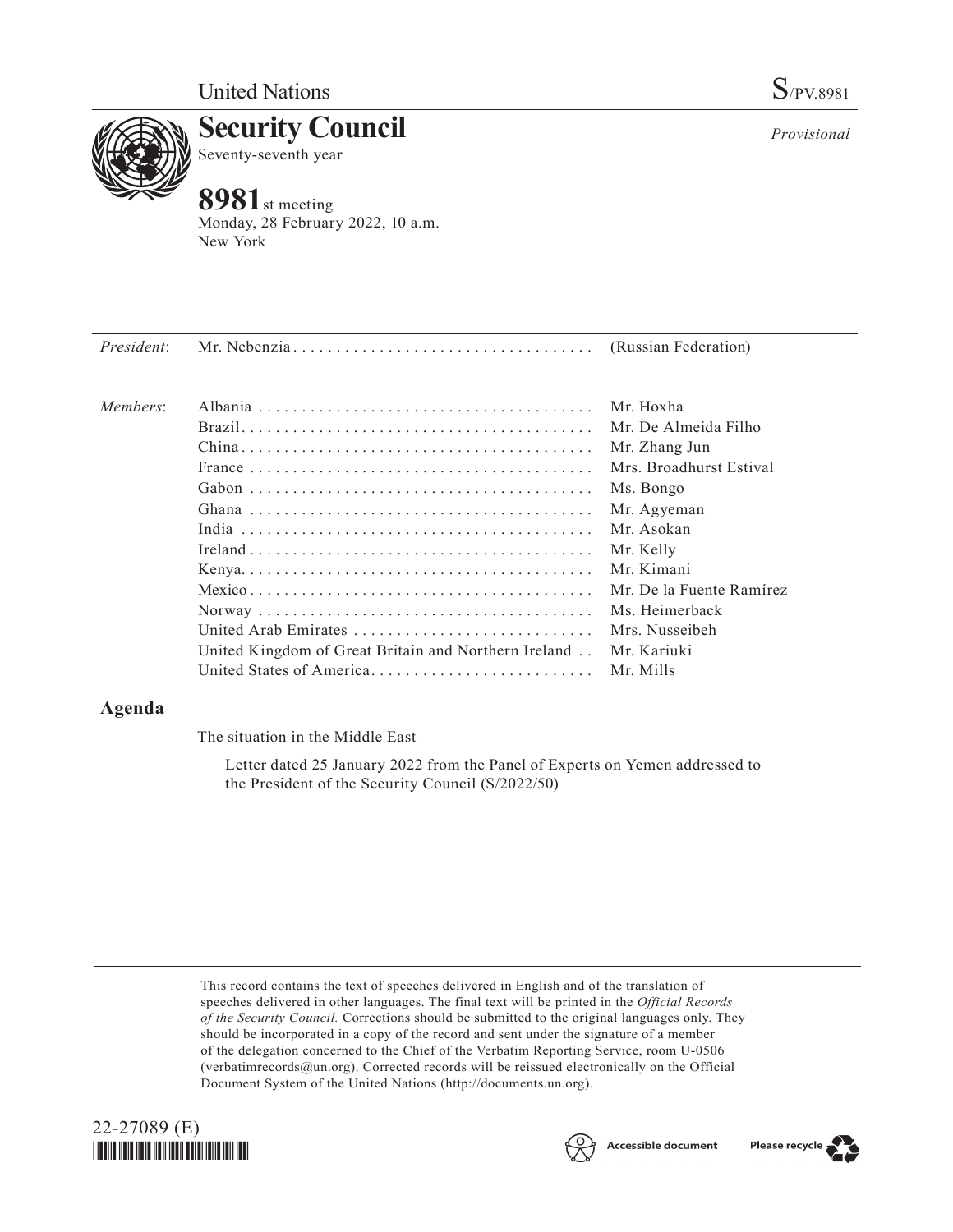*The meeting was called to order at 10.10 a.m.*

#### **Adoption of the agenda**

*The agenda was adopted.*

### **The situation in the Middle East**

## **Letter dated 25 January 2022 from the Panel of Experts on Yemen addressed to the President of the Security Council (S/2022/50)**

**The President** (*spoke in Russian*): The Security Council will now begin its consideration of the item on its agenda.

Members of the Council have before them document S/2022/158, which contains the text of a draft resolution submitted by the United Kingdom of Great Britain and Northern Ireland.

I wish to draw the attention of Council members to document S/2022/50, which contains a letter dated 25 January 2022 from the Panel of Experts on Yemen addressed to the President of the Security Council.

The Council is ready to proceed to the vote on the draft resolution before it. I shall put the draft resolution to the vote now.

*A vote was taken by show of hands.*

*In favour*:

Albania, China, France, Gabon, Ghana, India, Kenya, Russian Federation, United Arab Emirates, United Kingdom of Great Britain and Northern Ireland, United States of America

*Against*:

None

*Abstaining*:

Brazil, Ireland, Mexico, Norway

**The President** (*spoke in Russian*): The draft resolution received 11 votes in favour, none against and 4 abstentions. The draft resolution has been adopted as resolution 2624 (2022).

I now give the floor to those members of the Council who wish to make statements after the voting.

**Mrs. Nusseibeh** (United Arab Emirates) (*spoke in Arabic*): At the outset, we would like to thank the penholder, the United Kingdom, for its efforts to converge the views during the negotiations. We would

also like to thank the Member States for their cooperation during the short period of the negotiation process.

The United Arab Emirates welcomes the adoption of resolution 2624 (2022) and the addition of the Houthis to the sanctions list, as well as the imposition of an arms embargo on this terrorist group, pursuant to resolution 2216 (2015), in response to its flagrant violations and vicious attacks.

The purpose of the resolution is to limit the military capacity of the Houthis and end their escalation in Yemen and the region. The resolution also seeks to prevent their aggressive actions against trading vessels and their threat to international trade and navigation routes, as well as to end the suffering of civilians in Yemen and in the neighbouring countries caused by their terrorist actions. We therefore call on the Houthis to stop their cross-border terrorist attacks and return to the negotiating table to begin a serious political process.

We reiterate that there is no military solution to the Yemeni crisis. The only solution is through concerted efforts to find a political solution that is Yemeni-led and Yemeni-owned, under the auspices of the United Nations, and in accordance with the three terms of reference, namely, the Gulf Cooperation Council Initiative and its implementation mechanism, the outcomes of the Comprehensive National Dialogue and the relevant Security Council resolutions, including resolution 2216 (2015).

**Mr. Asokan** (India): We welcome the adoption of resolution 2624 (2022) to extend the mandate of the Committee established pursuant to resolution 2140 (2014) and the Panel of Experts supporting the Committee. India attaches great importance to the work of the Committee and the Panel and therefore voted in favour of the resolution.

Through the resolution, the Council has reiterated its unequivocal condemnation of the cross-border attacks on Saudi Arabia and the United Arab Emirates, particularly those targeting innocent civilians and civilian infrastructure, and demanded the immediate cessation of such attacks. We welcome the Council's action to hold Ansar Allah accountable for its acts, through the imposition of an arms embargo on the group. It is clear that the conflict in Yemen and the cross-border attacks are being fuelled by the continued supply of arms and weapons, in clear violation of the Council's targeted arms embargo. In that regard, we support the resolution's call to enhance maritime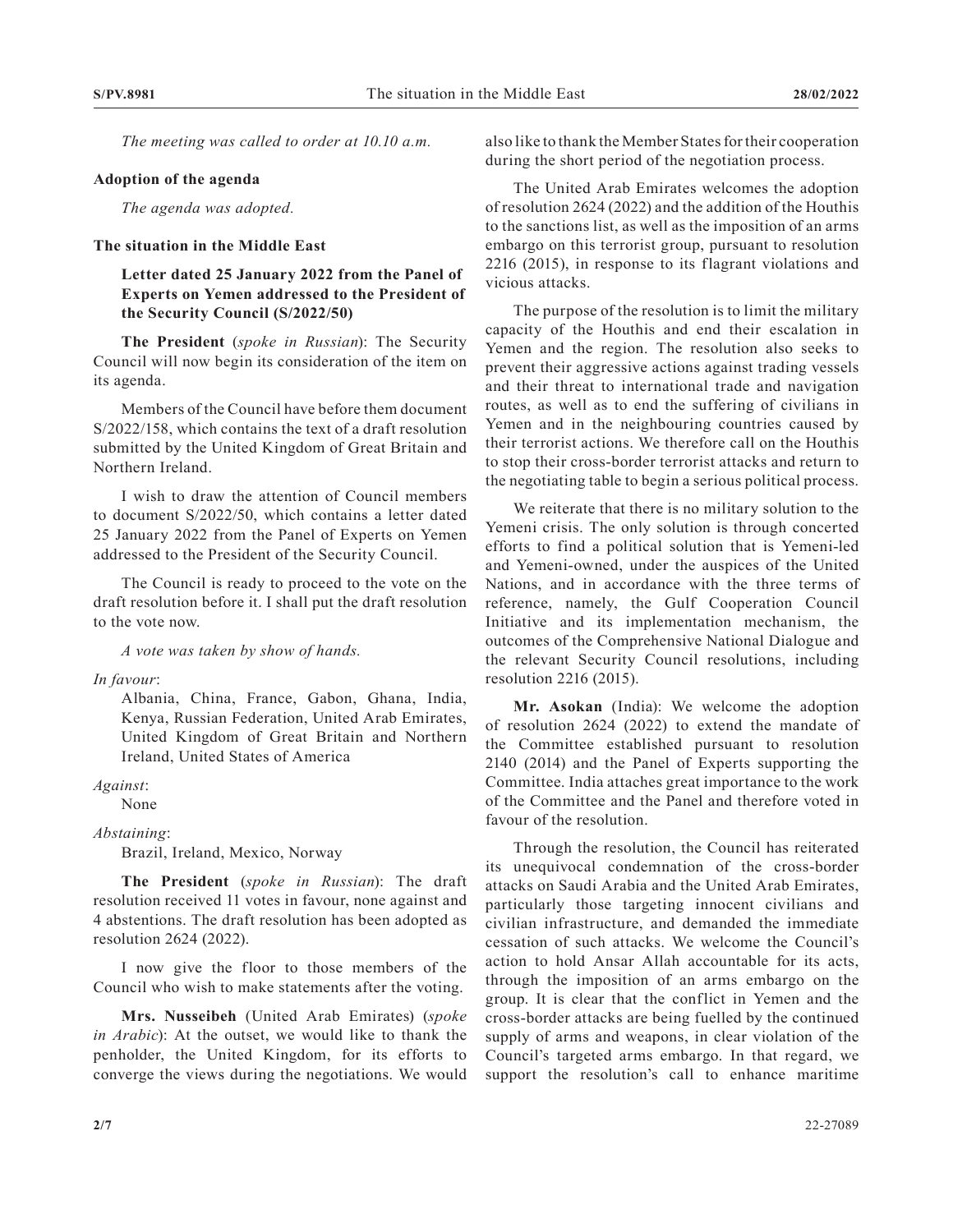cooperation in the region and strengthen the Yemeni Coast Guard to effectively detect and prevent violations of the arms embargo.

We also underline the need to address the increasing threat emanating from Yemen to the safe navigation of commercial ships and merchant vessels in the Red Sea and the Gulf of Aden. Such attacks have implications for overall maritime security in the region and must be deterred. The Council's affirmation that such acts and attacks constitute a designation criterion can also contribute to that deterrence.

As a country with civilizational ties with Yemen, India is pained to witness the continued suffering of the people of Yemen due to the protracted conflict. We reiterate our call on all parties to the conflict to renounce military confrontation and make concrete efforts to establish enduring peace. I reaffirm India's steadfast commitment to a Yemeni-led and Yemeniowned political process, with the goal of achieving an inclusive and peacefully negotiated settlement to the conflict.

**Mr. Kelly** (Ireland): My thanks go to the United Kingdom for its work as penholder.

Ireland fully supports the work of the Committee established pursuant to resolution 2140 (2014) and regards the sanctions regime as a critical tool of the Council to contribute to a solution to the conflict and restore long overdue peace, security and stability in Yemen.

For the past seven years, the devastating crisis in Yemen has taken an immense toll on the Yemeni people. Since the beginning of 2022, the escalation, with daily civilian casualties, demonstrates why a politically negotiated solution is the only path forward. It is vital for the Yemeni people, who are on the brink of famine and facing extreme food insecurity.

The escalation of recent months also poses a serious threat to regional security. We strongly and unequivocally condemn cross-border attacks on the Kingdom of Saudi Arabia and the United Arab Emirates by the Houthis, targeting civilian infrastructure, in blatant violation of international humanitarian law. Such attacks are totally unacceptable. We offer sincere condolences to those who have lost loved ones and solidarity to the people of the Kingdom of Saudi Arabia and the United Arab Emirates. The persistent Houthi offensive on Ma'rib,

home to 1 million displaced people, is reprehensible. We call again for its immediate cessation.

Ireland abstained in the voting on resolution 2624 (2022). Our concern is not about the Houthi leadership, whose behaviour we utterly condemn. Our concern lies with the millions of innocent people living under their control. Ireland has a principled position across all Security Council files that we must avoid impediments to humanitarian aid reaching all people in need. The resolution adopted today designates the Houthis as a group under the targeted arms embargo, as provided for in resolution 2216 (2015). We fully support the implementation of the arms embargo to halt the illicit flow of weapons into Yemen.

We wish to underline that humanitarian and commercial activities should not be impacted by that designation. We have worked throughout the negotiations on that aspect and welcome constructive engagement on the inclusion of language in the resolution to that end. However, Ireland remains nonetheless concerned that the designation may result in unintended negative humanitarian and political consequences. It will be vital to ensure clear messaging around that point for humanitarian and commercial actors.

There is no internationally agreed definition of the terms "terrorism" or "terrorist group". There was no consensus on the use of such language in the context of the negotiations. We remain concerned about the fact that the use of those terms in a Security Council resolution dealing with sanctions in Yemen may have unintended negative consequences for the millions of Yemeni people living under Houthi control. That is against the backdrop of severe humanitarian funding shortfalls and an already fragile economy.

Although counter-terrorism efforts and the provision of humanitarian assistance are mutually inclusive objectives, we must continue to protect the humanitarian space. More time for due consideration of that language and its implications would have been very valuable. We urge States to continue to ensure that all measures taken by them to implement resolution 2624 (2022) comply with their obligations under international law, including international humanitarian law and international human rights law. Moreover, we must do all that we can to ensure that attempts towards constructive dialogue between all parties to the conflict and the United Nations-led process, under the auspices of the Special Envoy, are not adversely affected. Special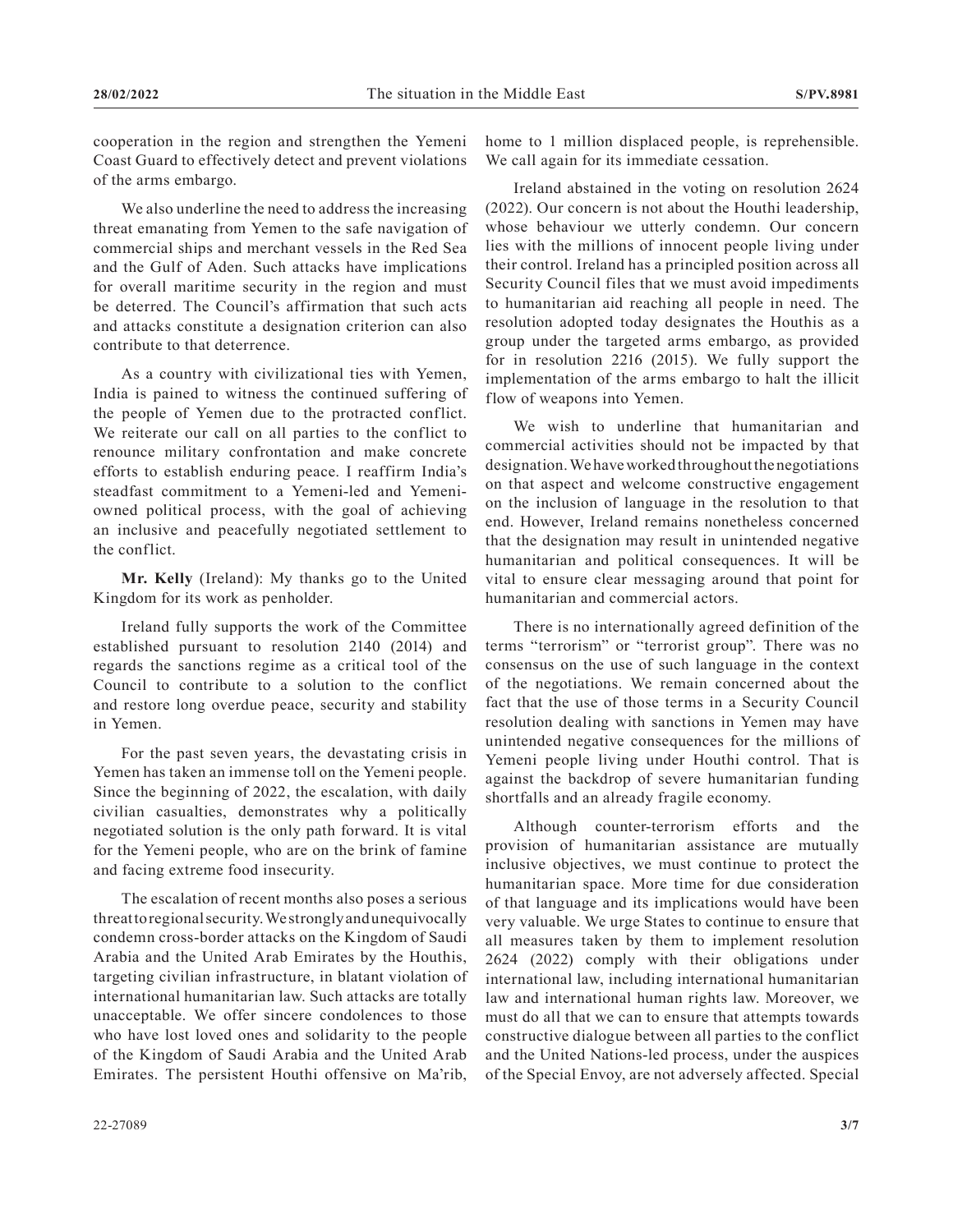Envoy Grundberg has our full support in his tireless efforts and we call on all parties to de-escalate and engage in good faith with him to that end.

**Mr. De la Fuente Ramírez** (Mexico) (*spoke in Spanish*): Mexico recognizes the value of the work of the Security Council Committee established pursuant to resolution 2140 (2014) and the Panel of Experts on Yemen.

Mexico abstained in the voting on resolution 2624 (2022) for the following reasons.

First, in the absence of an internationally agreed definition of terrorism, the inclusion of the Houthis on the sanctions list and their designation as a terrorist organization could dilute the limits framing the conduct of hostilities in Yemen, to the detriment of respect for international humanitarian law. We reiterate that the fight against terrorism must be conducted in full compliance with international law, including international human rights and humanitarian law.

Secondly, we are concerned about the negative impact that such a designation could have on the work of humanitarian actors, particularly in view of the grave humanitarian crisis in Yemen, where two-thirds of the population are dependent on humanitarian aid. While the proposed sanctions against the Houthis are limited to the application of an arms embargo and not an asset freeze, that could have serious implications for humanitarian operations, including those necessary to conduct imports of essential goods. According to some humanitarian actors, its impact will not be mitigated by proposals to safeguard humanitarian operations and the import of essential goods.

Thirdly, we are concerned about the implications of the designation for the United Nations-facilitated political process, as well as for efforts to resolve the critical situation regarding the *FSO SAFER* tanker.

Fourthly, the designation of terrorist groups by the Council has taken place within the framework of the regime established by resolutions 1267 (1999) and 1373 (2001), which we believe needs to be maintained. We do not consider it appropriate that the mechanism for the designation of terrorist groups should pass through resolutions relating to sanctions regimes. Those are two different spheres of application that should, in our opinion, remain distinct.

On the other hand, Mexico considers the provisions that seek to strengthen the implementation of the arms embargo to be a positive step, given that the high availability and continuous flows of such arms contribute to the spiral of violence that Yemen is experiencing. The effective implementation of those provisions will result in a reduced capacity to attack neighbouring countries, as has been the case in recent months with attacks against Saudi Arabia, the United Arab Emirates and various vessels in the area, which we firmly condemn.

**Mr. De Almeida Filho** (Brazil): The conflict in Yemen has reached a critical and tragic juncture. The Houthi offensive against Ma'rib has triggered a deadly military escalation. Last month, the spiral of violence resulted in more than 650 civilian casualties — the highest monthly count in more than three years.

The humanitarian situation is deteriorating, with 21 million people in need of assistance. In December, aid agencies had to reduce food rations for more than 8 million people due to the lack of funding. From March onwards, those rations may be further reduced or cease altogether.

The conflict increasingly stretches beyond Yemeni borders, with a high risk of spiralling out of control. The recent Houthi attacks against civilian targets in Saudi Arabia and the United Arab Emirates are deplorable and constitute a reminder of the blatant disregard for human life shown by the Houthis in and outside of Yemen. Brazil reiterates its strong condemnation of those attacks and stands in solidarity with the United Arab Emirates, Saudi Arabia and third countries, such as India, whose nationals have also been among the victims.

The current humanitarian crisis and regional security threats will come to an end only with a sustainable and inclusive peace. The Yemen sanctions regime, like all measures of that kind, needs to be part of a comprehensive and coherent strategy for achieving peace. It should also be carefully calibrated to avoid detrimental effects on the humanitarian situation.

Resolution 2624 (2022), which we have just adopted, includes new text that seeks to support the work of the Special Envoy of the Secretary-General for Yemen, as well as provisions seeking to safeguard humanitarian and economic activities. Those are valuable inclusions and we commend other Council members for their constructive efforts in that regard.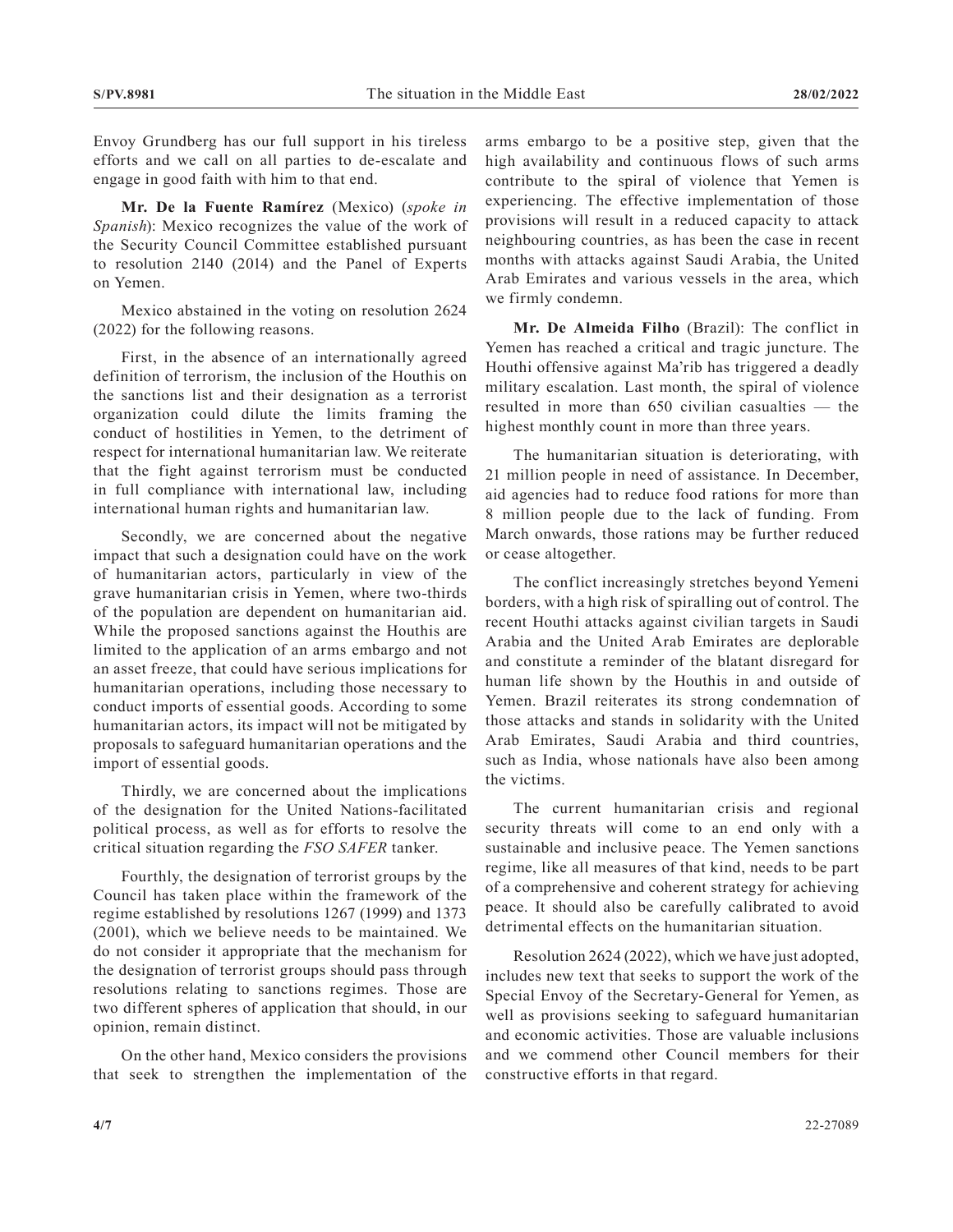Brazil believes, however, that there are elements of the text that risk setting back those shared objectives. As we have stated before, applying an overarching counter-terrorism framework to the conflict in Yemen could affect the prospects of dialogue and de-escalation at a time when they are needed the most, both for the wider resolution of the conflict and for specific issues, such as ongoing negotiations related to the *FSO SAFER* tanker.

In the absence of a legal definition of terrorism, the Council should proceed with caution. The characterization of the Houthis as a terrorist group in a Security Council resolution will have direct and, in many cases, immediate repercussions on many national legal systems, thereby affecting the capacity and inclination of exporters, banks, shipping companies and other private actors to interact with the Yemeni economy.

While more humanitarian funding is urgently needed, aid alone cannot sustain a population of 30 million. We should strive to protect the Yemeni economy and its vital links to the world. Similar concerns are raised by the listing of the group as a whole under the Yemen sanctions regime.

Finally, Brazil takes this opportunity to reiterate its support for the Special Envoy of the Secretary-General and calls upon all parties to engage constructively with him and his office.

**Mr. Kimani** (Kenya): We voted in favour of the renewal of the sanctions regime established pursuant to resolution 2140 (2014) and we did so because we are committed to strengthening the resolution and enabling it to respond more effectively to the evolving threat. We note that, despite multiple diplomatic engagements, the regrettable military escalations have undermined efforts aimed at moving towards peace.

It is imperative to ensure that those who engage in indiscriminate attacks on civilians and civilian infrastructure in Yemen and from the territory of Yemen into other countries in the region, such as the United Arab Emirates and Saudi Arabia, are held to account. Measures, including sanctions, should be instituted in order to impede their capacity and incentives to undertake such acts. We are aware that sanctions can have negative implications for humanitarian access. As such, we believe that efforts can be made to ensure that humanitarian access is not impeded.

Kenya is alarmed about the increasing trend of transnational groups carrying out attacks outside a territory in which they are engaged in peace processes. In this case, the attacks by the Houthis on civilian targets in the United Arab Emirates and Saudi Arabia cross over an acceptable threshold. They contradict the Council's efforts to help the mediation of peace in Yemen. It is time for the Security Council to limit such incentives for groups that can launch cross-border attacks as a way to draw attention to themselves and leverage in their national positions. Sanctions such as the ones being levelled today help reinforce to those groups that they will need to cease their external attacks in order to have any hope of being accepted as legitimate political actors. The same is true for Al-Shabaab, which the Security Council continues to treat as a political spoiler, but what part of political spoiling is it to attack hotel, schools and malls in Kenya?

The Houthis' control of populations and the manipulation of the humanitarian space must not be given support by the Security Council. Surely, we are aware by now that attacks on civilians and civilian objects are some of the greatest drivers of humanitarian crisis. Countering terrorism and supporting humanitarian action are not in conflict with one another. Carve-outs must be designed in order to enable them to work together. Kenya has tried to bring carve-outs to the Council, and we hope that in future there will be a better hearing of them.

Humanitarian organizations must be enabled to better operate in the space in order to avoid exploitation by groups. Otherwise, we would be discussing the imprisonment of entire populations in order to exploit the humanitarian response to their crisis.

As for the concerns we are hearing about the definition of terrorism being lacking, terrorism is recognizable on an intuitive human level. An attack on an airport, such as the one for which we saw evidence in the United Arab Emirates, constitutes terrorism. The shooting of dozens of civilians at Westgate mall in Kenya in 2013 qualifies as terrorism whether or not the United Nations has an official position in that regard.

Let us stand together against terrorism. Let us lower the incentives for cross-border attacks by groups that we are trying to push into national stabilization and peace processes. I am very happy that resolution 2624 (2022) passed today.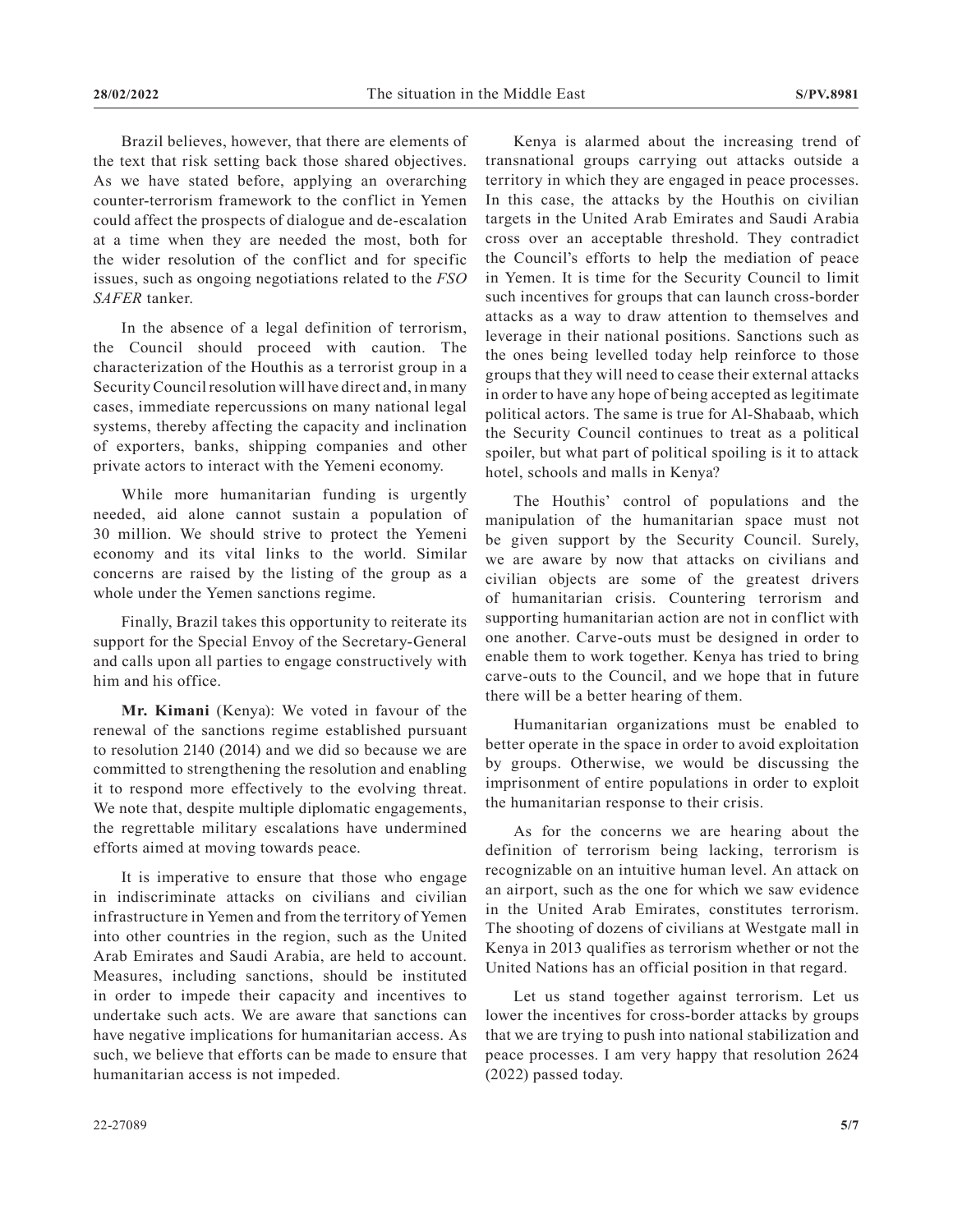**Mr. Agyeman** (Ghana): Let me begin by thanking the United Kingdom for its work as the penholder on resolution 2624 (2022). Ghana voted in support of the resolution, extending for another 12 months the Yemen sanctions regime and the mandate of the Panel of Experts on Yemen, because we believe it is important to maintain the sanctions regime in Yemen in the current context of the difficult and worsening security, political, economic and humanitarian situations, despite our misgivings on aspects of paragraph 1.

Our belief that we must preserve the sanctions regime echoes the genuine concerns that have been raised over the unintended consequences that the language of consent could have on the wider implications of how we deal with terrorism, the efforts to support an inclusive political process in Yemen, as well as the challenges that may be posed to the humanitarian and economic fronts in that country.

As we have said in the Council and know from the situation in the region, a military solution to the conflict cannot replace the need for dialogue and diplomacy. Only a political settlement, true and inclusive Yemeniled and -owned political process facilitated by the United Nations in support of regional actors can deliver a comprehensive and lasting peace for the people of Yemen.

We therefore urge the continued collective support of the Council in the difficult task of bridging the differences among all the parties in order to enhance confidence-building measures and facilitate dialogue towards the resumption of the political process.

We remain concerned about the recent military escalations, alarming increase in civilian casualties and air strikes on civilian infrastructure. We reiterate the call for an immediate nationwide ceasefire and urge the parties to end the hostilities.

Finally, let me express the hope that our differences on this matter will not steer us away from our higher ambition of working with the people of Yemen in order to find a comprehensive and sustainable solution to the crisis.

**Mr. Zhang Jun** (China) (*spoke in Chinese*): Since the beginning of the year, the situation in Yemen has continued to deteriorate, conflicts and confrontation have intensified and hostilities have continued to escalate. China is deeply concerned about those developments.

We condemn all attacks on civilians and civilian infrastructure, call for an immediate stop to the crossborder attacks on, and security threats to, the United Arab Emirates and Saudi Arabia and support the two countries' efforts to defend their national security.

Using the opportunity of this renewal resolution and given the new developments in the situation, the Security Council just updated sanctions measures and the mandate of the Panel of Experts on Yemen. China's position on the issue of sanctions has always been consistent. We keep a close eye on the impact of sanctions measures and hope that resolution 2624 (2022) can lead all parties to the conflict to renounce the military option and actively support the mediation efforts of the Special Envoy so as to return to the right track of political negotiations as soon as possible. China supports the Special Envoy's active efforts to stay engaged with all parties in order to promote the Yemeni peace process.

In the meanwhile, the United Nations and other agencies should continue to carry out humanitarian operations across Yemen in order to alleviate the suffering of its people. We would like to reiterate that the Panel of Experts should conduct its work in strict accordance with the mandate conferred upon it by the Security Council, uphold objectivity and impartiality and provide information that is accurate and mutual.

**Ms. Juul** (Norway): Norway is greatly concerned by the serious military escalation of the conflict in Yemen, which has grave consequences for the civilian population and infrastructure, and we remain alarmed about the ever-worsening humanitarian situation. The reduction of food rations for 8 million people and the announced disruption of critical humanitarian programmes is unacceptable.

Norway reiterates its condemnation of the crossborder attacks in the region against the United Arab Emirates and Saudi Arabia. My country supports the imposition of targeted sanctions that can help support a path towards a political settlement and contribute to the protection of civilians. Joint Council action to limit the Houthis' capability to carry out attacks and harm civilians is therefore welcome. We also commend the important work done by the Panel of Experts on Yemen and fully support the extension of its mandate.

However, throughout the negotiations on resolution 2624 (2022) we voiced our concern over the introduction of terrorist labelling and designation. We